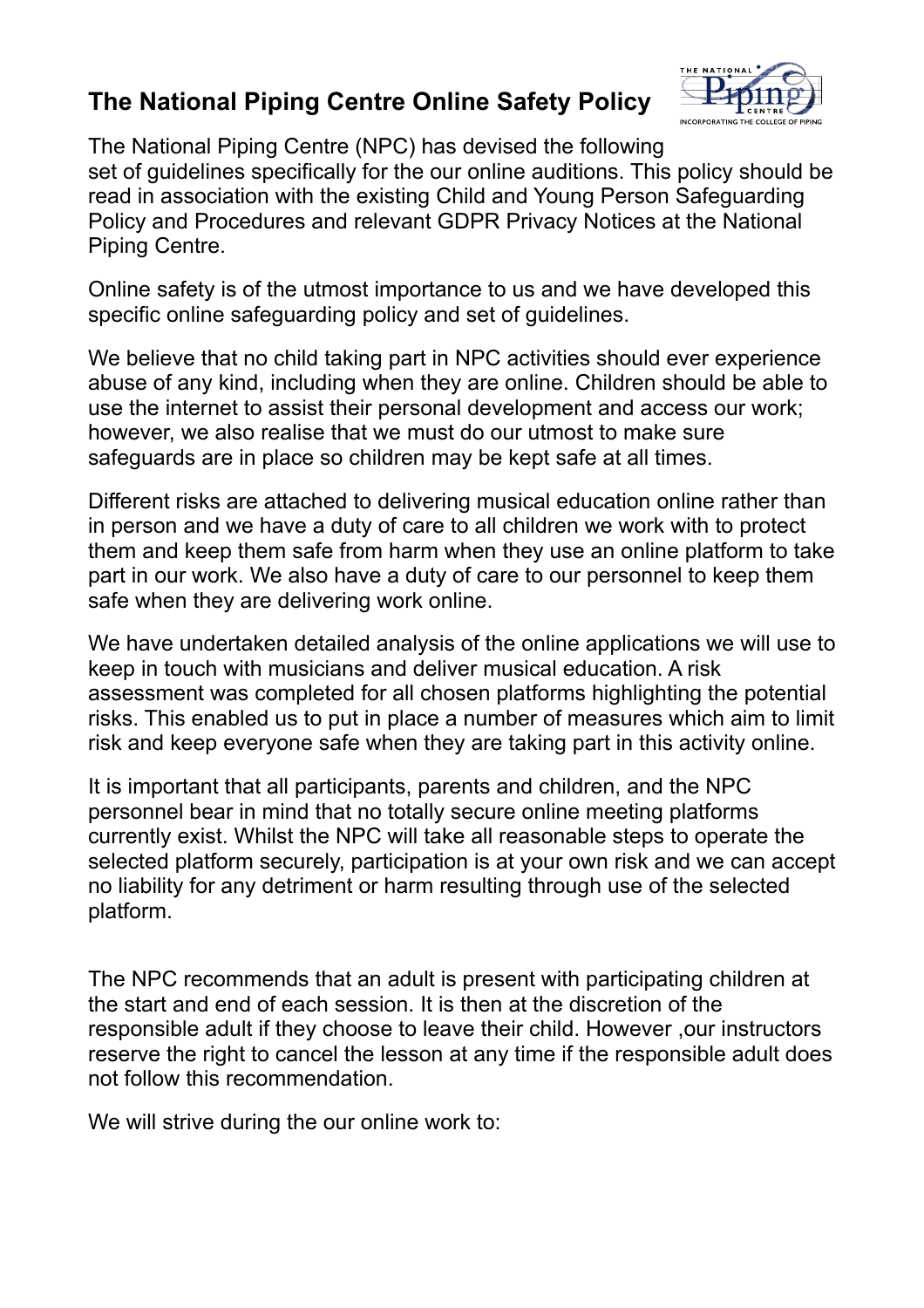- provide children, parents and carers with information sheets about online safety prior to the session.
- summarise the guidance provided by Zoom for getting participants set up on the Zoom platform safely.
- do our utmost to ensure admittance to Zoom sessions is secure through providing logins, invitations and passwords to participants (and their parents) close to the day, to ensure that only permitted individuals are able to join the session.
- have at least one members of the NPC(PVG) checked team on every live Zoom session to manage who is online and monitor participants behaviour online
- ensure the settings for each call reduce the risk of uninvited people joining the session , for example by 'locking' the call once all parties are present.
- ensure any recordings submitted to us are stored securely in accordance with the data protection protocols we operate within.
- ensure participants are aware they can keep their camera switched off for the duration of any sessions.
- ensure any pre-recorded content uploaded to YouTube is marked as 'made for kids' where the NPC decides commenting should be switched off.
- request children under the age of 13 are supported to use social media to view other live sessions in the presence of a parent or guardian.
- implement a clear code of conduct for NPC personnel specifically around delivering programmes online.